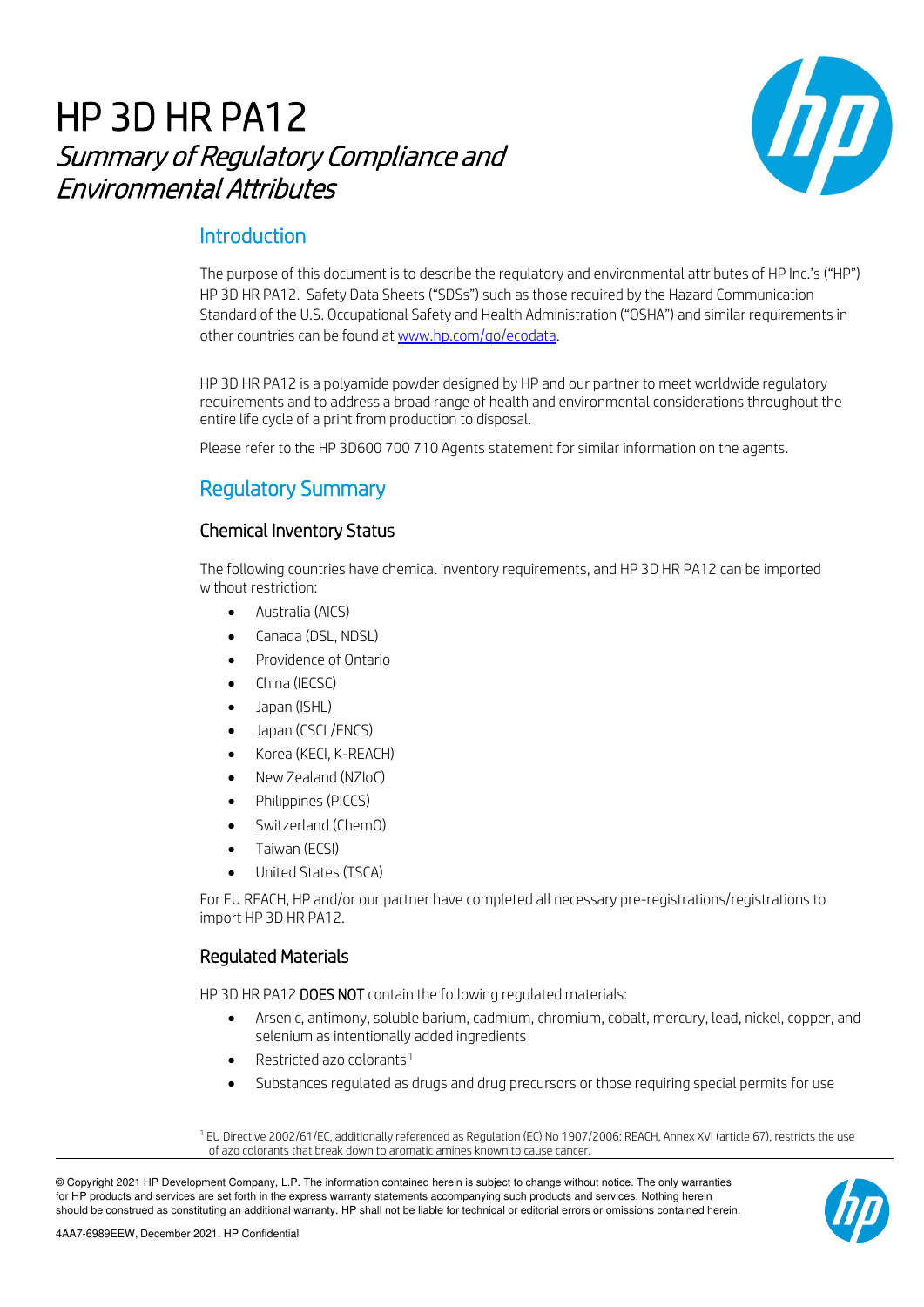- Substances currently regulated under Annex XIV of EU REACH (authorisations) or substances currently restricted under Annex XVII of EU REACH (restrictions)
- Halogenated organics

# Health and Environmental Performance

### Human and Ecological Health

HP 3D HR PA12 is considered non-hazardous according to the Globally Harmonized System of Classification and Labeling of Chemicals (GHS, as implemented by the EU Classification, Labeling and Packing Regulation No1272/2008/EC (CLP)), US HazCom 2012, and other country-specific GHS regulations.

HP 3D HR PA12 does not contain intentionally added components in the following categories:

- Carcinogens, mutagens, or reproductive toxins (CMRs);
- California Proposition 65 listed chemicals at concentrations requiring labeling;
- Substances identified as endocrine disruptors;
- Substances considered very toxic or toxic;
- Substances classified as respiratory sensitizers;
- Substances identified as "very high concern" (SVHC) according to EU REACH criteria;
- Substances identified as "very persistent and/or very bioaccumulative" (vPvB) according to EU REACH criteria; and
- Substances as listed in Annex I and/or III of the Regulation (EU) No 2019/1021 are not intentionally used during the manufacturing process of PA 12.

# **Transportation**

HP 3D HR PA1[2](#page-1-0) is Not Readily Combustible Solid of Division 4.1, Not Classified as a Flammable Solid<sup>2</sup>, and does not require special handling, storage, or transportation-related conditions. This formulation is not classified as Dangerous Goods in accordance with international modes of transport (IATA, IMDG, U.S. DOT, and/or ADR) and does not contain listed marine pollutants.

# Waste Profile Datasheet

HP is providing the information in this section voluntarily as a service to assist customers in determining appropriate disposal methods for this product at the end of life.

#### Flammability

Not Readily Combustible Solid of Division 4.1, Not Classified as a Flammable Solid per Flammability Regulation (EC) No. 440/2008 – Test A10 Flammability (Solids) UN Recommendations on the Transport of Dangerous Good, Manual of Tests and Criteria – For Solids: Test N1, sub-section 33.2.1.4.

#### Organics (US EPA Method SW8260B and SW8270C)

None of the substances and compounds with a regulatory threshold as set by California 22 CCR Section 66261.24 Table 1 were detected above the regulatory threshold.

#### Metals Content – (US EPA Method SW6010B and SW7471A)

| Antimony | $<$ 0.2 mg/kg  |
|----------|----------------|
| Arsenic  | $<$ 0.25 mg/kg |
| Barium   | $<$ 0.07 mg/kg |

<span id="page-1-0"></span><sup>2</sup> HP 3D HR PA12 tested per the Flammability Regultaion (EC) No. 440/2008 – Test A10 Flammability (Solids) UN Recommendations on the Transport of Dangerous good, Manual of Tests and Criteria – For Solids: Test N1, sub-section 33.2.1.4.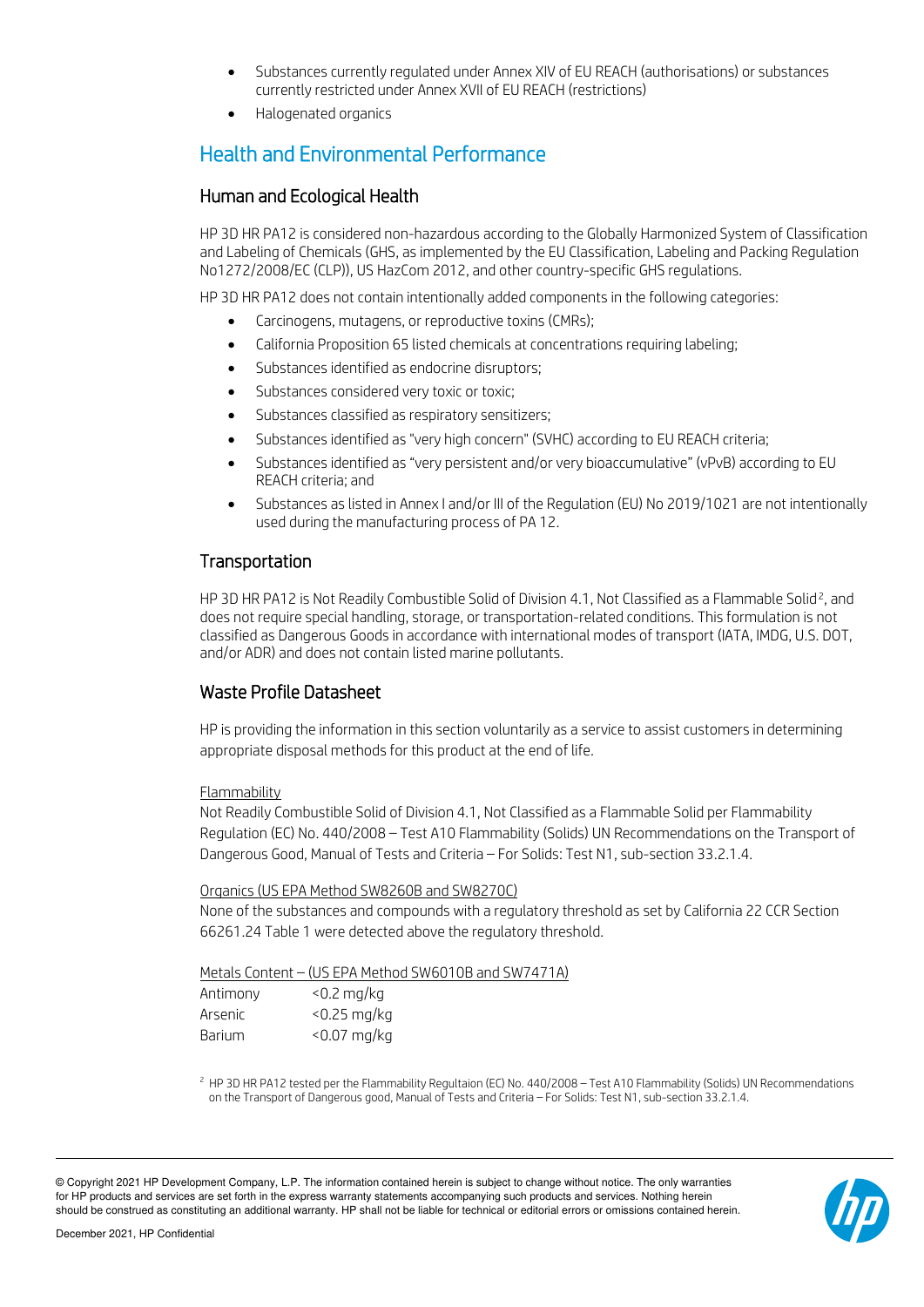| Beryllium  | <0.0800 mg/kg    |
|------------|------------------|
| Cadmium    | $< 0.0550$ mg/kg |
| Chromium   | $< 0.0500$ mg/kg |
| Cobalt     | <0.055 mg/kg     |
| Copper     | <0.650 mg/kg     |
| Lead       | $<$ 0.14 mg/kg   |
| Mercury    | $<$ 0.2 mg/kg    |
| Molybdenum | $< 0.12$ mg/kg   |
| Nickel     | <0.0500 mg/kg    |
| Selenium   | $<$ 0.42 mg/kg   |
| Silver     | <0.37 mg/kg      |
| Thallium   | <0.49 mg/kg      |
| Vanadium   | $< 0.18$ mg/kg   |
| Zinc       | 5.9 mg/kg        |

Aquatic Toxicity

- LC50 for fish is >750 mg/L per DOHS (Title 22) Hazardous Waste Bioassay using Fathead Minnow
- The powder does not carry an aquatic toxicity classification according to EC Regulation No. 1272/2008.

#### Restriction of Hazardous Substances (RoHS)

Parts printed on an HP 3D printer using HP 3D600/700 Agents and HP 3D HR PA 12 have been tested for RoHS (Directive 2011/65/EU as amended by Directive EU 2015/863) restricted substances following IEC 62321 standards. RoHS heavy metals (cadmium, lead, and mercury), bromine, and chlorine were not detected by XRF. The result for soluble chromium was <2.5 ppm by ASTM F963-11, section 8. No regulated phthalates were detected above 50 ppm.

#### Polycyclic Aromatic Hydrocarbons (PAHs)

Parts printed on an HP 3D printer using HP 3D600/700 Agents and HP 3D HR PA 12 were tested for PAHs. No PAHs stated in table 1 were detected above the detection limit of 1 ppb using GC/MS.

Table 1. PAHs Tested

Naphthalene

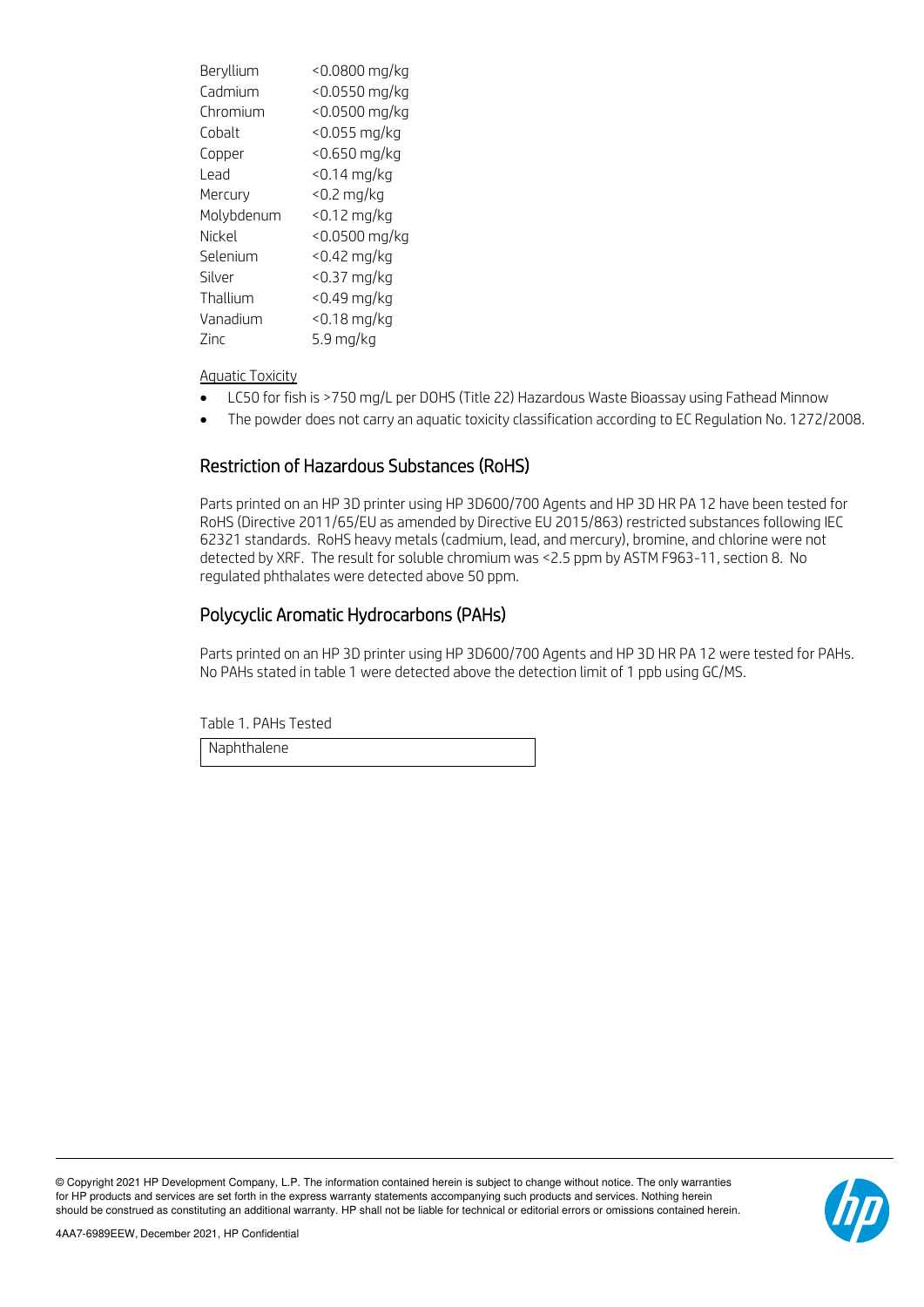| Acenaphthylene         |
|------------------------|
| Acenaphthene           |
| Fluorene               |
| Phenanthrene           |
| Anthracene             |
| Fluoranthrene          |
| Pyrene                 |
| Benzo[c]phenanthrene   |
| Benzo[c]anthracene     |
| Chrysene               |
| Benzo[b]fluoranthene   |
| Benzo[k]fluoranthene   |
| Benzo[j]fluoranthene   |
| Benzo[a]pyrene         |
| Benzo[e]pyrene         |
| 3-Methylcholanthrene   |
| Dibenzo[a,h]anthracene |
| Indeno[1,2,3-cd]pyrene |
| Benzo[g,h,i]perylene   |

### Phthalates

Parts printed on an HP 3D printer using HP 3D600/700 Agents and HP 3D HR PA 12 were tested for regulated phthalates listed in table 2 and the results were <50 ppm.

Table 2. Phthlates Tested

| Di-butyl phthalate (DBP)          |
|-----------------------------------|
| Butyl benzyl phthalate (BBP)      |
| Di(2-ethylhexyl) phthalate (DEHP) |
| Di(n-octyl) phthalate (DnOP)      |
| Di(iso-nonyl) phthalate (DINP)    |
| Di-(is-decyl) phthalate (DIDP)    |
| Di-n-hexyl phthalate (DnHP)       |

# Bisphenol A

Parts printed on an HP 3D printer using HP 3D600/700 Agents and HP 3D HR PA 12 were tested for bisphenol A and was below the detection level of 0.1 mg/kg in printed parts.

# Recyclability

HP 3D HR PA12 powder is supplied in containers of which approximately 80% of the weight of the used empty container is a recyclable cardboard. For disassembly instructions of the container please visit the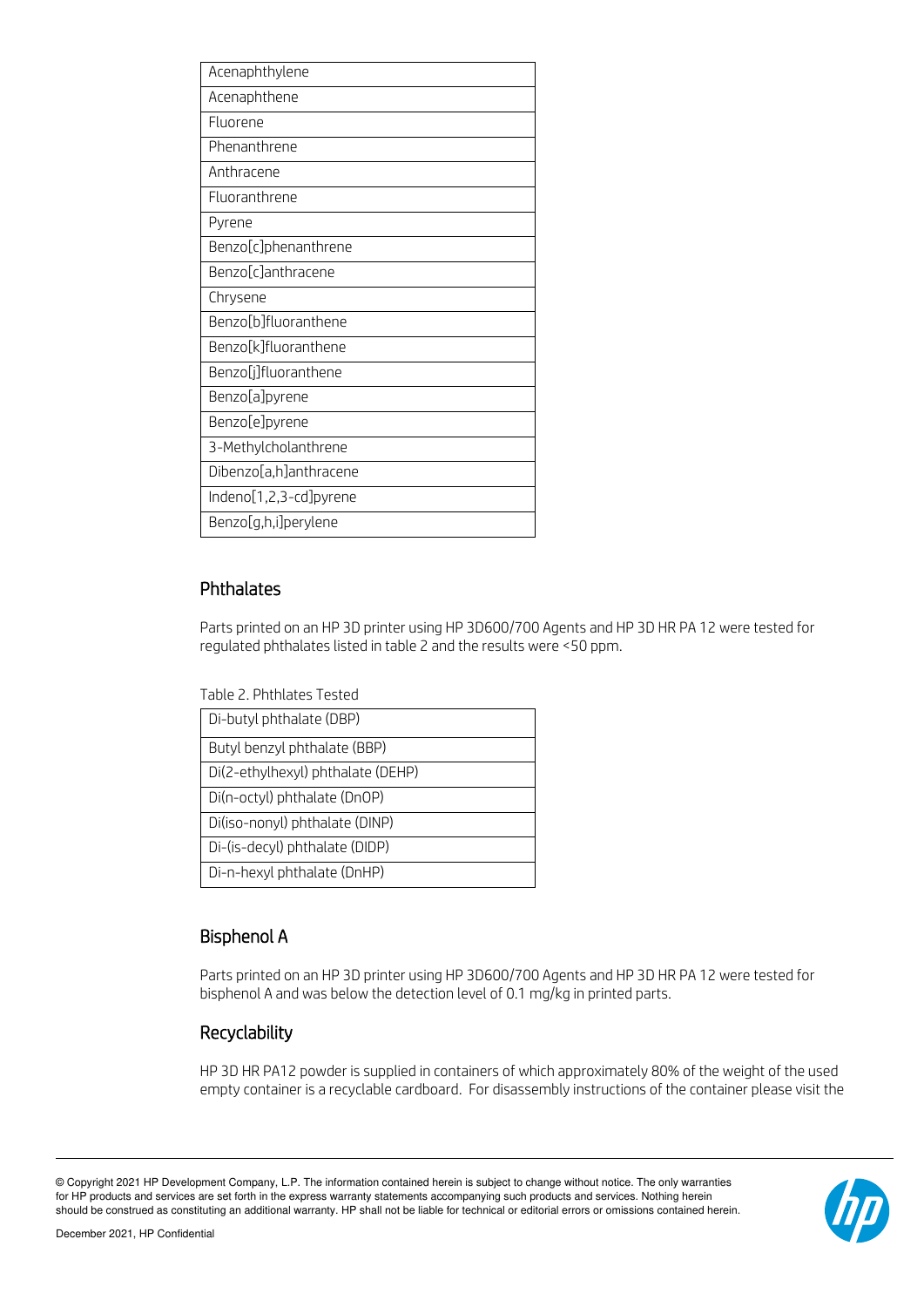# HP Design for Environment (DfE) Program

In 1992, HP adopted a pioneering company-wide Design for the Environment program that considers environmental impact in the design of every product and solution, from the smallest ink cartridge to entire data centers.

For more information about HP's social and environmental responsibility programs, see www.hp.com/livingprogress.

# Food Contact

Currently, no HP 3D materials are designed or approved for direct or indirect food contact applications and accordingly they should not be used for food applications or direct and indirect food contact applications.

# Automotive

Substances and heavy metals as itemized in the Gobal Automotive Declarable Substance List (GADSL) are not intentionally added to HP 3D HR PA12. The occurrence of substances restricted by GADSL can be excluded, except negligible amounts on the level of natural/technical impurities. HP 3D HR PA12 is not routinely analyzed for GADSL substances.

Materials information on PA12 have been entered into the International Material Data System (IMDS) and UL Prospector.

# ISO 10993, US FDA, and USP Class I-VI Medical Devices Statement

# HP 3D600 Fusing and Detailing Agents and HP 3D HR PA12

Original HP 3D600/3D700 Fusing and Detailing Agents and HP 3D HR PA12 material ("HP Agents & PA12 Material") have undergone the following tests at a certified third-party laboratory:

- 1. Cytotoxicity ISO 10993-5:2009, Biological evaluation of medical devices part 5: Tests for *in vitro* cytotoxicity. The test article extract showed no evidence of causing lysis or toxicity. The test article extract met the requirements of the test.
- 2. Sensitization and irritation ISO 10993-10:2010, Biological evaluation of medical devices Part 10: Tests for irritation and skin sensitization.
	- a. The test article extracts showed no evidence of causing delayed dermal contact sensitization in the guinea pig. The test article was not considered a sensitizer in the guinea pig test.
	- b. The test article met the requirements of the intracutaneous injection in rabbits with test article extracts of 0.9% sodium chloride USP solution and sesame oil, NF.
- 3. Acute systemic toxicity ISO 10993-11:2017, Biological evaluation of medical devices Part 11: Tests for systemic toxicity. There was no mortality or evidence of systemic toxicity from the extracts of 0.9% sodium chloride USP solution and sesame oil, NF injected into mice. Each test article extract met the requirements of the study.
- 4. Muscle implantation
	- a. ISO 10993-6:2016, Biological evauation of medical devices Part 6: Tests for local effects after implantation. The test article was implanted for four weeks. The macroscopic reaction was not significant as compared to the negative control article. Microscopically, the test article caused no reaction in the tissue as compared to the negative control article.
	- b. USP, General Chapter <88>:2020, Biological Reactivity Tests, In vivo Muscle implantation. The test article was implanted for seven days and the implanted test article met the USP requirements.
- 5. Pyrogenicity USP, General Chapter <151>, Pyrogen test. Recommended in ISO 10993-11:2017, Biological evaluation of medical devices – Part 11: Tests for systemic toxicity. The total rise of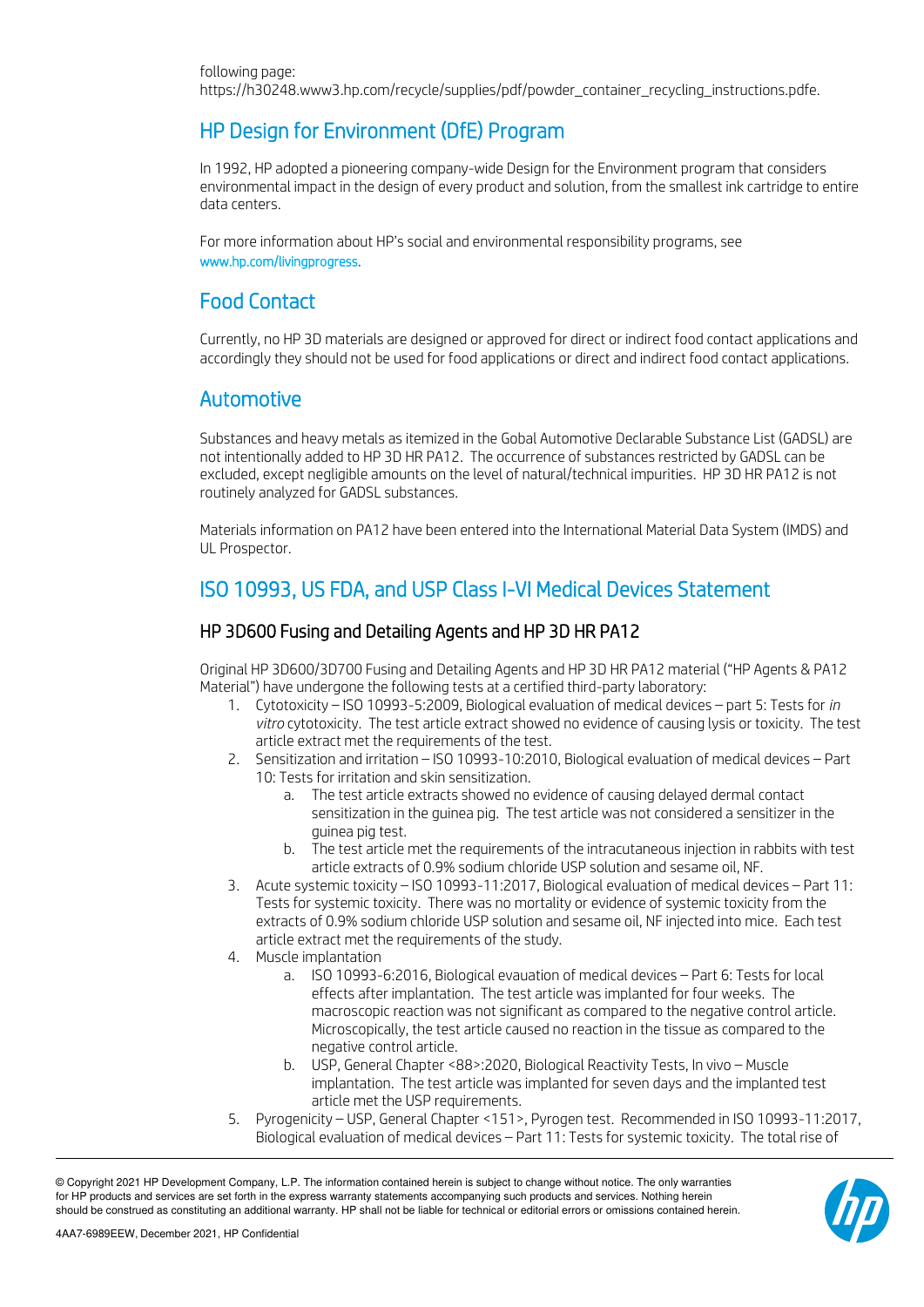rabbit temperatures during the 3-hour observation period was within acceptable USP requirements. The test article met the requirements for the absence of pyrogens.

- 6. Hemolysis ISO 10993-4:2017, Biologoical evaluation of medical devices Part 4: Selection of tests for interactions with blood. The hemolytic index for the test article in direct contact with blood was 0.0%, and the hemolytic index for the test article extract was 16.0%. The test article in direct contact with blood was non-hemolytic and the test article extract was hemolytic.
- 7. Genotoxicity ISO 10993-3:2014, Biological evaluation of medical devices Part 3: Tests for genotoxicity, carcinogenicity and reproductive toxicity and OEC 471, Guideline for Testing of Chemicals, Bacterial Reverse Mutation Test. The DMSO and saline test article extracts were considered to be nonmutagenic to Salmonella typhimurium tester strains TA98; TA100, TA1535, and TA1537, and to *Escherichia coli* tester strain WP2*uvrA*.

The results from the above-referenced testing are representative of parts produced on the HP Jet Fusion 4200/5200 Series 3D Printing Solutions over the range of available printmodes with HP Agents & PA12 Material. HP 3D HR PA12 fresh and recycled (80% recycled/20% fresh) material was used for the Cytotoxicity, Sensitization, Irritation, and Acute Systemic Toxicity tests. HP 3D HR PA12 100% fresh powder was used for the USP Muscle Implantation test. HP 3D HR PA12 recycled (80% recycled/20% fresh) material was used for the Pyrogenicity, Hemolysis, Gentoxicity, and muscle implantation (ISO 10993) tests. The only post processing that the parts underwent were sand blasting, a soak in isopropanol for 30 minutes, and a rinse in deionized water. Based on these results, HP expects that similar parts made from the HP Agents & PA12 Material under recommended operating conditions as per the site preparation guide will meet the testing stated above.

2-pyrrolidone (2P) (CAS No. 616-45-5) is present in the 3D600/3D700 Fusing and Detailing Agents at <20% and 5% by weight, respectively. 2P is a Category 1B reproductive toxin according to the Globally Harmonized System of Classification and Labeling of Chemicals (GHS, as implemented by the EU Classification, Labeling and Packing Regulation No1272/2008/EC (CLP)), US HazCom 2012, and other country-specific GHS regulations. Based on HP internal testing (December 2019) of HP HR PA12 printed parts using GC/MS, 2-pyrrolidone can be present in the range of 0.34 - 0.39% by weight. No testing of HP 3D HR PA 12 printed parts has been conducted for reproductive/developmental toxicity.

2-Methyl-2H-isothiazol-3-one (MIT) (CAS No. 2682-20-4) is present in the 3D600/3D700 Fusing and Detailing Agents at <0.1% by weight in these formulations. MIT is a Category 1 skin sensitizer according to the Globally Harmonized System of Classification and Labeling of Chemicals (GHS, as implemented by the EU Classification, Labeling and Packing Regulation No1272/2008/EC (CLP)), US HazCom 2012, and other country-specific GHS regulations. MIT may be present in the final printed HD 3D HR PA 12 part.

It is the responsibility of each customer to determine that its use of HP Agents & HP HR PA12 Material is safe and technically suitable to the customer's intended applications and consistent with the relevant regulatory requirements (including FDA requirements) applicable to the customer's final product. Customers should conduct their own testing to ensure that this is the case. Results may vary if the testing is performed under different conditions than those existing at testing time and/or those required testing conditions that applied for the purposes of the biocompatibility tests referenced above. Because of possible changes in the relevant industry standards, FDA guidance, and other legal or regulatory requirements, as well as possible changes in HP Agents & PA12 Materials, HP cannot guarantee that the status of HP Agents & PA12 Materials will remain unchanged or that it will qualify and or comply with ISO 10993, US FDA's guidance or USP Class I-VI Certification for any particular use.

For additional information about HP 3D600/3D700 Fusing and Detailing Agents and HP 3D HR PA12, please contact our HP 3D Printing Materials team at 3dmaterials@hp.com.

# Statement of Composition for Toy Applications

# HP 3D600 Fusing and Detailing Agents and HP 3D HR PA12

Parts made with HP 3D600 Fusing and Detailing Agents and HP 3D HR PA12 have undergone the following tests: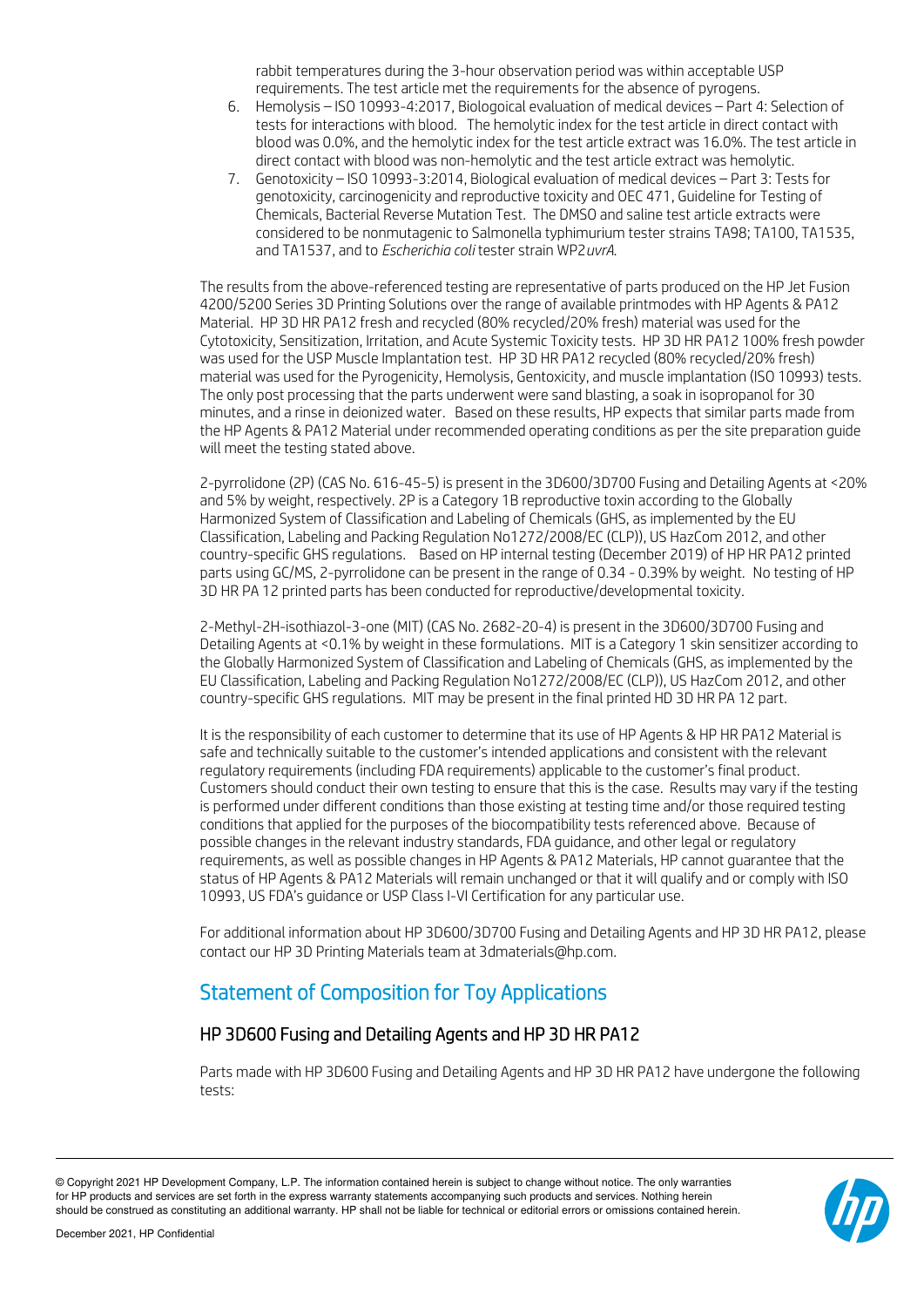- 1. Heavy Metal: No metals were detected in the study with a limit of detection of 2.5 ppm. The submitted samples comply with the soluble heavy metals requirements according to section 4.3.5.2 2(b) of ASTM F963-11.
- 2. Phthalates: No phthalates were detected down to 0.005% in the study. The submitted sample passed the applicable requirements for phthalates as recommended by the Consumer Product Safety Improvement Act of 2008, Section 108.
- 3. Bisphenol A (BPA): No Bisphenol A was detected in the sample down to 0.1 ppm.

HP believes that the testing referred to above is typical of parts produced with HP 3D600/3D700 Fusing and Detailing Agents and fresh HP [3](#page-6-0)D HR PA12 powder<sup>3</sup> on the HP Jet Fusion 3D 3200 and 4200 printers.

2-pyrrolidone (2P) (CAS No. 616-45-5) is present in the 3D600/3D700 Fusing and Detailing Agents at <20% and 5% by weight, respectively. 2P is a Category 1B reproductive toxin according to the Globally Harmonized System of Classification and Labeling of Chemicals (GHS, as implemented by the EU Classification, Labeling and Packing Regulation No1272/2008/EC (CLP)), US HazCom 2012, and other country-specific GHS regulations. Based on HP internal testing (December 2019) of HP HR PA12 printed parts using GC/MS, 2-pyrrolidone can be present in the range of 0.34 - 0.39% by weight. No testing of HP 3D HR PA 12 parts has been conducted for reproductive/developmental toxicity.

Newly printed parts from an HP 3D printer using HP 3D600/700/710 Agents and HP PA12 materials were tested to to perform a targeted migration study for 2-pyrrolidone in both synthetic saliva and gastric fluid for incidental ingestion or "mouthing" (February 2020) with potential toy applications in mind. The migration study was performed in triplicate by placing 4 squares of the sample in 50 ml of either synthetic saliva or synthetic gastric fluid for 2 hours at room temperature. 2-pyrrolidinone was analysed and quantified by LC-MS/MS analysis.

HP Material | Sample | Synthetic Gastric Fluid, mg/kg Synthetic Saliva, mg/kg HP HR PA12 1 0.44 0.47 2 0.41 0.49 3 0.52 0.49

Migration test results

2-Methyl-2H-isothiazol-3-one (MIT) (CAS No. 2682-20-4) is present in the 3D600/3D700 Fusing and Detailing Agents at <0.1% by weight in these formulations. MIT is a Category 1 skin sensitizer according to the Globally Harmonized System of Classification and Labeling of Chemicals (GHS, as implemented by the EU Classification, Labeling and Packing Regulation No1272/2008/EC (CLP)), US HazCom 2012, and other country-specific GHS regulations. MIT may be present in the final printed HD 3D HR PA 12 part.

<span id="page-6-0"></span>It is the responsibility of each customer to determine that its use of HP 3D600 Fusing and Detailing Agents and HP 3D HR PA12 powder is safe and technically suitable to the customer's intended applications and consistent with the relevant regulatory requirements applicable to the customer's final product. HP's testing focused on the chemical composition of the printed parts and did not focus on physical requirements such as choking hazards. It is the responsibility of each customer to conduct their own testing to ensure that physical, mechanical, flammability, microbiological, acoustic, electrical, temperature, magnetism, and other relevant requirements for toys are met for their final product. Results may vary if the testing is performed under different conditions than those existing at HP's laboratories at testing time and those that applied for the purposes of the tests above. HP cannot guarantee compliance of HP 3D600 Fusing and Detailing Agents, HP 3D HR PA12 powder or any printed parts made with HP 3D600 Fusing and Detailing Agents and HP 3D HR PA12 with any legislation or industry standard that may be applicable to toys. Because of possible changes in the relevant industry standards, FDA and EU guidance, and other legal or regulatory requirements, as well as possible changes in HP 3D600 Fusing and Detailing Agents and HP 3D HR PA12 powder, HP cannot guarantee that the status of HP 3D600 Fusing and Detailing Agents and HP 3D HR PA12 powder will remain unchanged.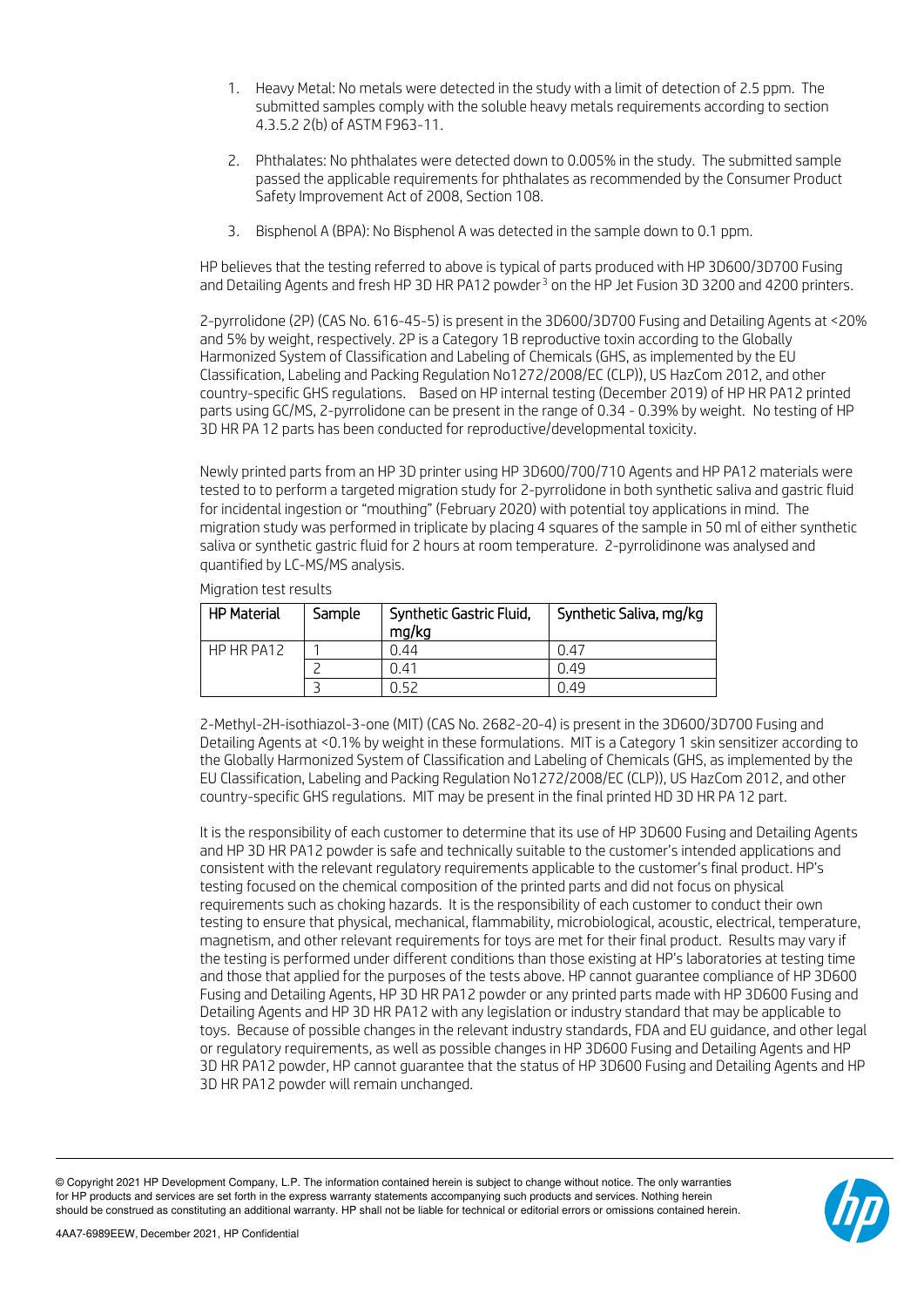For additional information about HP 3D600 Fusing and Detailing Agents and HP 3D HR PA12, please contact our HP 3D Printing Materials team at 3dmaterials@hp.com.

# No critical particle emissions from HP Jet Fusion 3D printers

#### Device performance undergoes strict safety consideration

Customers expect safe particle release behavior from their HP Jet Fusion 3D printing solutions. Evaluation needs to include different particle types potentially emitted – in particular fine and ultrafine particles. Indicative testing demonstrates that HP devices provide a high level of safety.

#### Fine dust emissions are negligible

Emissions of HP Jet Fusion 3D printing solutions in the fine particles size range of 0.3 to 10.0 micrometers (µm) are well below below a variety of mandatory and voluntary environmental requirements, as indicative testing has shown. [4](#page-7-0)

When compared against mandatory occupational limits and toxicologically based indoor air guide values, devices are far below relevant values. For example, the devices meet the fine particles criteria of the Germany AGW<sup>[5](#page-7-1)</sup> and the U.S. Permissible Exposure Limits (PELs)<sup>[6](#page-7-2)</sup>. Accordingly, testing concluded that no health risks are expected when the devices are used and maintained as intended.

### Ultrafine particles release is very low as well

For the extremely small ultrafine particles (UFPs) with a diameter of below 0.1 µm, concentrations resulting from the operation of HP Jet Fusion 3D printers are also quite low. [7](#page-7-3) Particle numbers lie well below the precautionary guide value of the German Blue Angel. <sup>[8](#page-7-4)</sup> And due to the UFPs' volatile nature, they do not hold the health hazardous potential associated with the solid consistency of particles in the ultrafine size range. Based on these observations, no health risks due to UFP release by HP Jet Fusion 3D printers have to be expected under reasonably foreseeable conditions of use as well.

### Larger particles uncritical from a safety perspective

Particles with an average diameter of more than 10  $\mu$ m generally have a lower exposure potential due to the propensity of these particles dripping out of the air. And, if inhaled, particles of this size are deposited in the upper regions of the human respiratory tract where they are subject to efficient clearance mechanisms. In addition to these physical considerations, the inherent chemical properties of the HP 3D materials do not indicate a health risk as they are not classified or labelled as hazardous according to the Globally Harmonized system of classification and Labelling of chemicals (GHS) [9](#page-7-5), the assessment criteria for mixtures in the European Union <sup>[10](#page-7-6)</sup>, and applicable requirements in the United States. <sup>[11](#page-7-7)</sup>

# Flammability of Interior Materials Test

- <sup>9</sup> GHS, ST/SG/AC, 10/30/Rev. 5, United Nations, 2013.
- <sup>10</sup> REG. (EC) No 1272/2008 on classification, labelling and packaging of substances and mixtures, European Parliament and Council, 2008 (as amended).
- <span id="page-7-7"></span><span id="page-7-6"></span><span id="page-7-5"></span><sup>11</sup> Occupational Safety and Health Standards, Toxic and Hazardous Substances, 1910.1200, OSHA, 2012 (as amended).

<span id="page-7-0"></span><sup>4</sup> HP commissioned indicative testing of HP Jet Fusion 3D 3200 and 4200 Printers operated with HP 3D PA12 material, carried out by the Fraunhofer Wilhelm-Klauditz-Institue (WKI), Braunschweig, Germany, 2016/2017.

<span id="page-7-1"></span><sup>5</sup> Workplace limits (AGW), TRGS 900, German Ordinance of Hazardous Substances (GefStoffV), German Comitte on Hazardous Substances (AGS), 2006 (as amended).

<sup>6</sup> PELs-TWA, 29 CFR 1910.1000 Z-1 and Z-2, OSHA, 2006.

<span id="page-7-3"></span><span id="page-7-2"></span><sup>7</sup> HP commissioned indicative testing of HP Jet Fusion 3D 3200 and 4200 Printers operated with HP 3D PA12 material, carried out by the Fraunhofer Wilhelm-Klauditz-Institue (WKI), Braunschweig, Germany, 2016/2017.

<span id="page-7-4"></span><sup>8</sup> Basic criteria for award of the German Blue Angel (BA) environmental label for Office Equipment with Printing Function, RAL-UZ 171 or RAL0UZ 205, RAL gGmH.